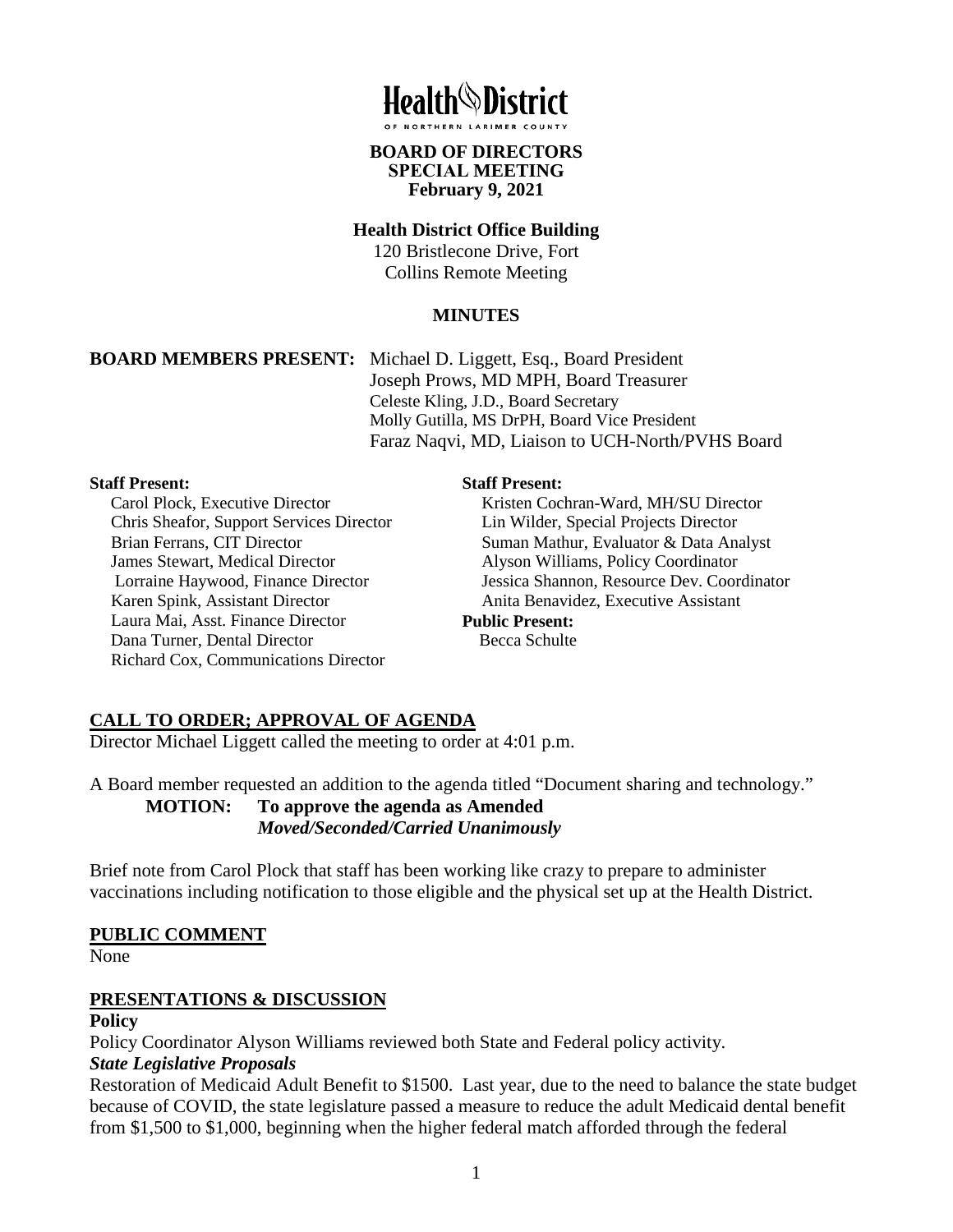"Families First Coronavirus Response Act" expires. At the time, it was unclear when that might be. The Federal Match Rate is now in effect at least until March 2022. Given the need for adequate funding for dental services, the recommendations is for strong support of a 2021 bill to restore the Medicaid Adult Dental Benefit limit to \$1,500.

### **MOTION: To strongly support the restoration of the Medicaid Adult Dental Benefit to its prior limit of \$1,500.**

#### *Moved/Seconded/Carried Unanimously*

A draft of a bipartisan bill entitled Law Enforcement Community Partnerships is intended to expand the purpose of the Peace Officers Mental Health Support Grant Program to include funding for response services to enhance law enforcement's handling of calls for services related to mental health and social service needs, including calls that do not require the presence of a peace officer.

### **MOTION: To support the upcoming 2021 House Bill on Law Enforcement Community Partnerships**

#### *Moved/Seconded/Carried Unanimously*

#### *Federal Policy Issues*

#### **The Health Force & Resilience Force Act**

There is a proposal before federal legislators that would establish a "Health Force" and a "Resilience Force." The concept would provide federal funds to state, local and tribal governments to hire, train, and retain community members to serve in key public health roles. In the short term this would include vaccine outreach, contact tracing and other COVID-19 duties, while long-term duties would depend on the needs of the community. The Resilience Force would rovide a surge workforce for FEMA, broadening opportunities for unemployed Americans while supporting the COVID-19 response plan and other activities as defined. It has a price tag of \$40B over three years and then is scaled back beyond that. If it looks like it will move, more information will be provided in the future.

#### **COVID Relief/Stimulus Package**

The Senate has passed a budget resolution (51 to 50, with the Vice President breaking the tie) to kick off the reconciliation process, paving the way for a stimulus bill with very direct impacts on health insurance affordability and income stability. The House Ways and Means Committee released its COVID relief proposal including providing full subsidies for those with incomes between 100 and 150% for health insurance premium benefits on the market place, subsidies for those with incomes over 400% FPL on the marketplace (to address the 'cliff effect'), and providing 100% subsidies for those on unemployment – all for a period of two years.

The plan also proposes a new child tax credit of \$3,600 for children 0-6 and \$3,000 for those ages 6 – 17, although it diminishes for a single individual making \$75K or a couple making \$150K. The proposal extends unemployment benefits to end of August and raises the benefit to \$400/week, establishes a \$15 minimum wage, and provides a direct payment stimulus check of \$1,400 at the same income levels used for the original stimulus checks, although those levels are an area of contention. Other proposals would provide enhanced funding for states that have not yet expanded Medicaid, in an effort to lower the rate of uninsured in the country. It is not yet clear whether local government funding will be included in the stimulus package. While the package is moving, what can be included will be in part up to the determination of the Parliamentarian, since the reconciliation process has limits.

**President Biden's Health Care Executive Orders and Rulemaking.** Biden has directed a special enrollment period for the ACA marketplaces, from Feb 15 through May 15, 2021. Colorado opened a similar special enrollment period Feb 8 through May 15, although it was a little different because it was only for those who are uninsured. The new Adminstration is anticipated to carefully examine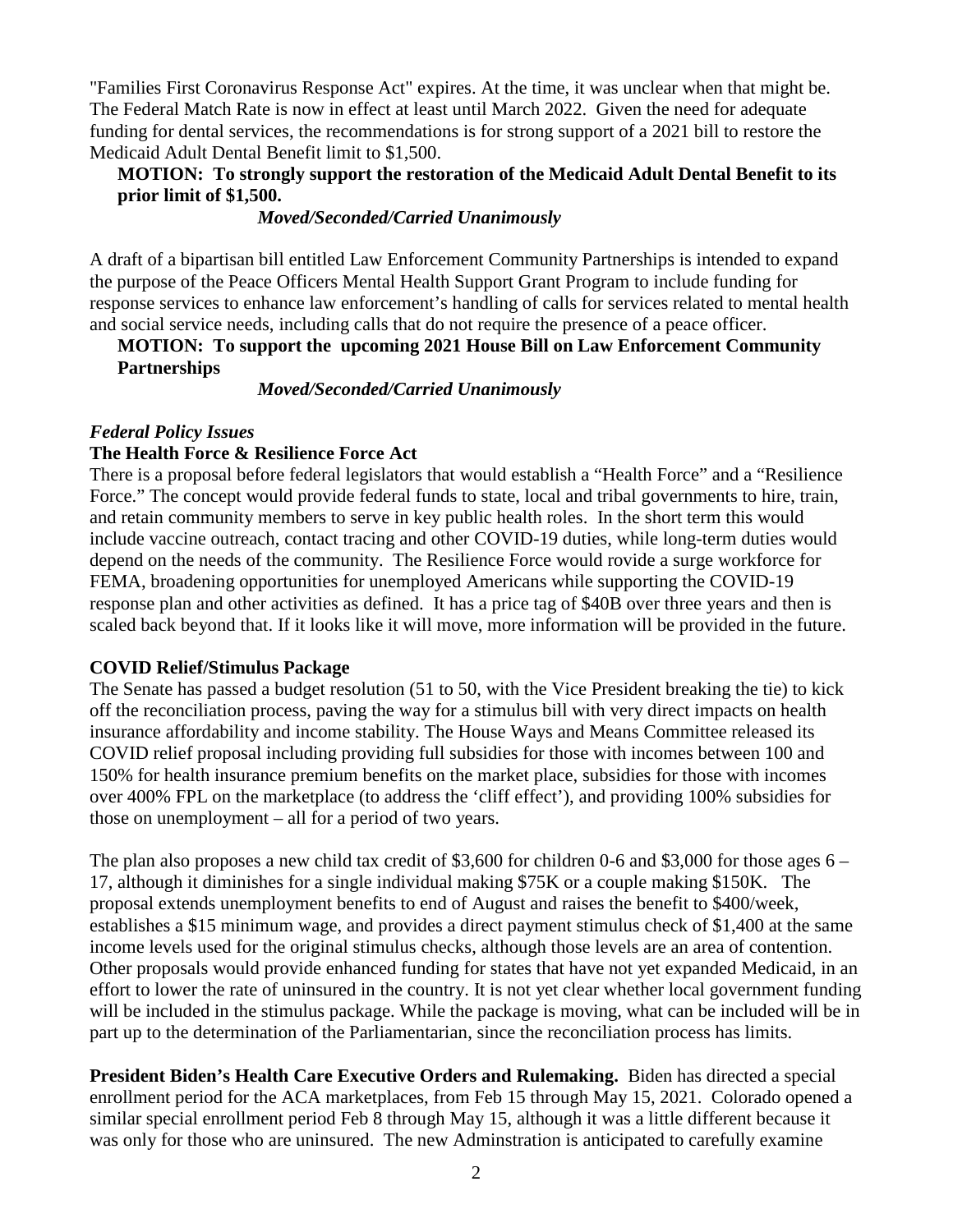current policies, and may make rulemaking changes to address recent changes, such as policies that undermine protections for pre-exiting conditions; demonstration and waiver policies for Medicaid that may reduce coverage, such as block-granting Medicaid, and work requirements; short-term policies and association health plans; etc. They will also be looking for ways to fix the 'family glitch' – a part of the ACA that determines 'affordability' based on whether insurance is affordable for the individual employee, not the whole family – often making family coverage unaffordable. The rulemaking process includes a "notice of proposed rulemaking", sharing of proposals, a comment period, and finalization.

#### **Selection of New Liaison to UCHealth Board**

Director Naqvi, who will be resigning from the Board in March, gave a review of the responsibilities of the Liaison appointed to serve on the UCHealth North/PVH Board role. The Liaison serves as a member of the UCHealth North/PVH Board, but not the MCR Board, and is expected to attend and vote during the combined PVH/MCR meetings and the PVH meetings, but not the MCR meetings. Meeting topics are about the business of UCHealth, and are also attended by senior management. Board members are expected to also serve on two sub committees – Finance, Government, Quality, and Foundation. The time commitment is typically a half day once/month for Board meetings, an additional 1-2 hours for each subordinate committee meeting per month, an overall retreat consisting of two days per year, and about an hour for any adhoc meetings (typically announced a couple of days in advance, along with joint meetings with the overall UCHealth Board, the Health District, and Longmont/Steamboat.

The key obligation in this role is to represent the best interests of the Health District; not to become immersed in all of the UCHealth work, but to delineate what it does that is most related to our work, to understand the finances and what links the two organizations, and to foster support for programs. He noted that while UCHealth has had a strong financial position, COVID may create more of a financial burden in the future. A board question was how relevant would a medical background be – he responded that the UCHealth/PVH board needs (and has) one, but that in every discussion, there is a room full of physicians. The board thanked Director Naqvi for his past work in the Liaison position.

## **MOTION: To appoint Director Celeste Kling as the new Liaison to the UCHealth Board.**  *Moved/Seconded/Carried Unanimously*

#### **Board Member Replacement Process and Timeline**

Ms. Plock provided the Board with a potential process, based on what has been used in the past, for the appointment of a Board member to fill the upcoming open position. Documents included a process and timeline for appointment (the timeline should be considered tentative), a call for candidates, and an application form. The board considered various options for selection, and decided to have an open application process. Candidates from the 2020 election process will be specifically invited to apply, and, keeping in mind the desire for diversity on the Board, the announcement will also go out to representatives of diverse entities within the community. Candidates will be informed that the term is until the next election, in May of 2022. The process will be changed so that the board will have the flexibility of how many interviews, if any, to hold. The Call for Candidates will include a statement about encouraging diversity. The board made a few changes to the application form, and it will not include the request for a resume or CV. Director Naqvi set his resignation for March 1.

#### **Document Sharing and Technology**

Director Gutilla suggested that the Board begin using a document-sharing platform (she has used My Committee) for ease in accessing documents. This system would be an archive only – the board would not use it to work on documents. Staff will do some research, consult with board members regarding their needs and experience, and come back to the Board with options and costs. Karen Spink, Assistant Director, noted that she is already looking at that sort of platform. There was also a question